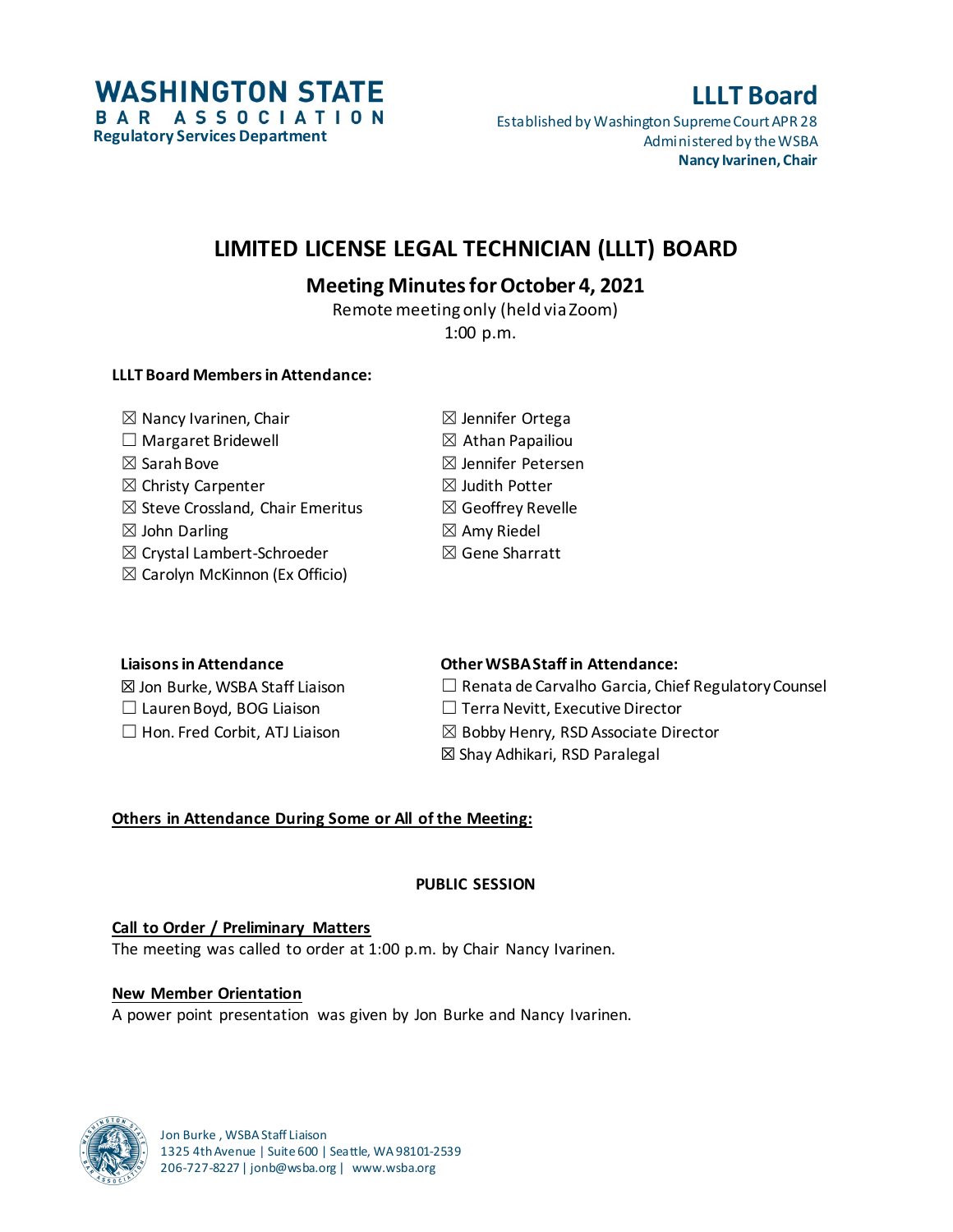#### Page **2** of **3**

#### **Approval of Meeting Minutes**

The Board approved the minutes for the September 13, 2021 meeting, but decided to add, "The Committee is going to reach out to stakeholders regarding their position on proposed GR 40."

#### **Family Law Practice Area Committee Update**

No Updates

#### **Budget/In-Person Meetings**

The Board discussed the outcome to the LLLT Board's budget proposal, which was decided at the last BOG Meeting. The BOG approved an annual budget of \$21K to cover in-person meetings. The Board decided that the December Board Meeting will be the first in-person meeting to be held at the Washington State Bar Association Office (WSBA). The WSBA Liaison notified the Board of the mandatory vaccination mandate for volunteers. WSBA Staff will provide the Board with information for vaccine approval for the December in-person meeting and determine a way to confirm that board members are approved to attend the meeting. WSBA Staff will also work on determining whether WSBA can renew or obtain contracts with the hotels in Seattle for lower rates and direct billing.

#### **TAXICAB**

Geoff Revelle provided an update on the task force related to Supreme Court appointed boards. The Board was informed that the task force was seeking information about whether the WSBA Bylaws and other WSBA policies should apply to boards created by the Supreme Court, including the LLLT Board. The Board passed a motion (1) affirming that the Board acknowledges that it is not subject to the WSBA's bylaws and policies, and (2) that the Board will proceed to develop its own rules and policies with respect to its operations and functions.

#### **Board Committee Development**

The Board decided to discuss the committee assignments at the next board meeting on November 8, 2021. The Board discussed the necessity of creating two new committees given the Supreme Court's Order on sunsetting the LLLT Program. The committee assignments will be for the following committees:

- 1. Sunsetting Committee
- 2. Family Law Practice
- 3. Regulatory development Committee
- 4. CLE Committee
- 5. Discipline Committee
- 6. Exam Committee

#### **Board Member and Public Comments/Comments**

None

**EXECUTIVE SESSION**

#### **Family Law Exam Committee Update** No update